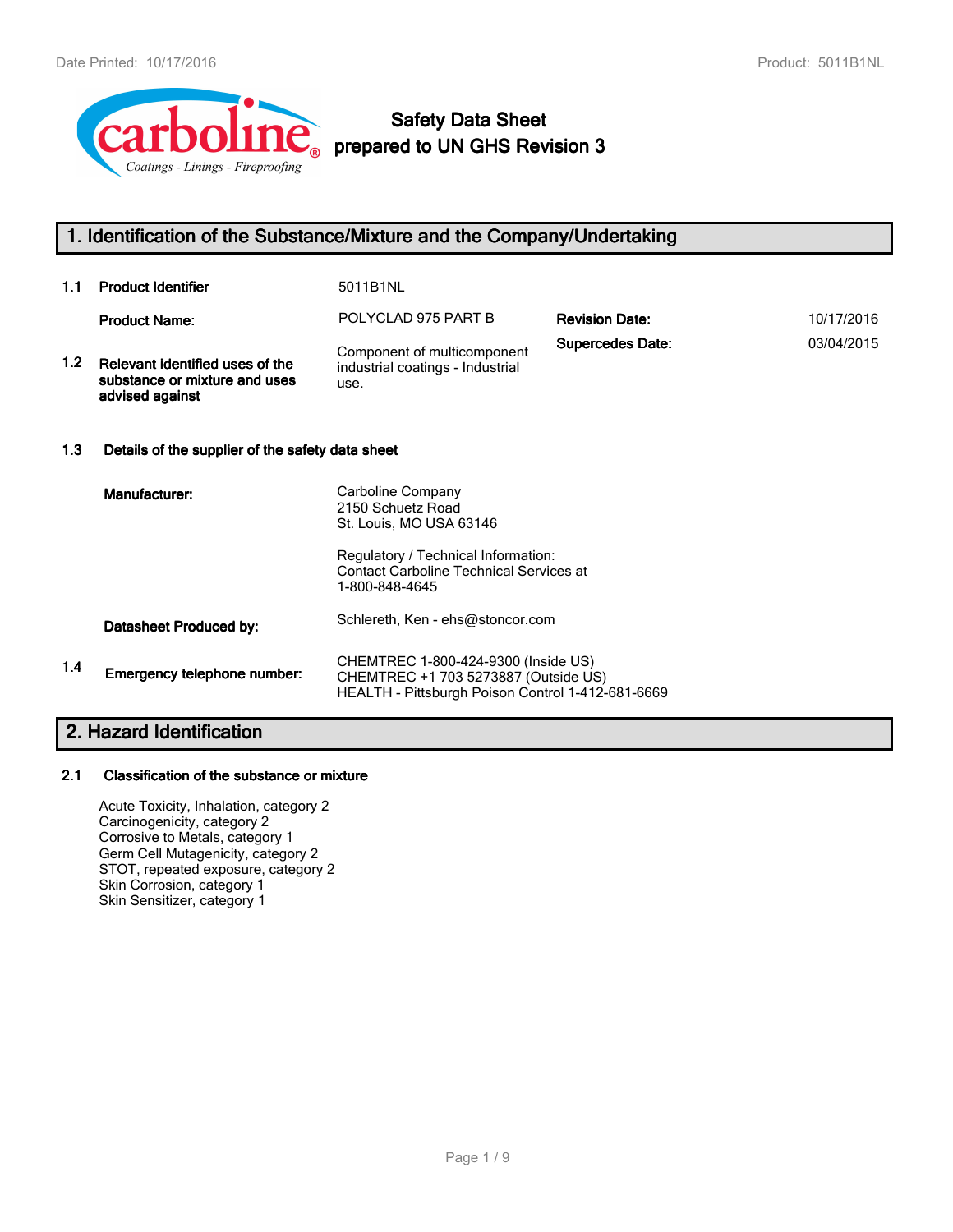## **2.2 Label elements**

## **Symbol(s) of Product**



## **Signal Word**

Danger

## **Named Chemicals on Label**

BENZYL ALCOHOL, PHENOL, DIETHYLENETRIAMINE, CARBON BLACK, BENZENE-1, 3-DIMETHANAMINE, DIMETHYLAMINO(METHYL)PHENOL, ALKYLATED POLYAMINE

## **GHS HAZARD STATEMENTS**

| Corrosive to Metals, category 1        | H290         | May be corrosive to metals.                                                                                                               |
|----------------------------------------|--------------|-------------------------------------------------------------------------------------------------------------------------------------------|
| Acute Toxicity, Oral, category 4       | H302         | Harmful if swallowed.                                                                                                                     |
| Acute Toxicity, Dermal, category 4     | H312         | Harmful in contact with skin.                                                                                                             |
| Skin Corrosion, category 1             | H314-1       | Causes severe skin burns and eye damage.                                                                                                  |
| Skin Sensitizer, category 1            | H317         | May cause an allergic skin reaction.                                                                                                      |
| Acute Toxicity, Inhalation, category 2 | H330-2       | Fatal if inhaled.                                                                                                                         |
| Germ Cell Mutagenicity, category 2     | H341         | Suspected of causing genetic defects.                                                                                                     |
| Carcinogenicity, category 2            | H351         | Suspected of causing cancer.                                                                                                              |
| STOT, repeated exposure, category 2    | H373         | May cause damage to organs through prolonged or repeated<br>exposure.                                                                     |
| <b>GHS PRECAUTION PHRASES</b>          |              |                                                                                                                                           |
|                                        | P260         | Do not breathe dust/fume/gas/mist/vapours/spray.                                                                                          |
|                                        | P264         | Wash hands thoroughly after handling.                                                                                                     |
|                                        | P270         | Do not eat, drink or smoke when using this product.                                                                                       |
|                                        | P280         | Wear protective gloves/protective clothing/eye protection/<br>face protection.                                                            |
|                                        | P284         | Wear respiratory protection.                                                                                                              |
|                                        | P301+310     | IF SWALLOWED: Immediately call a POISON CENTER or<br>doctor/physician.                                                                    |
|                                        | P302         | IF ON SKIN:                                                                                                                               |
|                                        | P302+352     | IF ON SKIN: Wash with plenty of soap and water.                                                                                           |
|                                        | P303+361+353 | IF ON SKIN (or hair): Remove/Take off immediately all                                                                                     |
|                                        |              | contaminated clothing. Rinse skin with water/shower.                                                                                      |
|                                        | P304+340     | IF INHALED: Remove victim to fresh air and keep at rest in a                                                                              |
|                                        |              | position comfortable for breathing.                                                                                                       |
|                                        | P305+351+338 | IF IN EYES: Rinse cautiously with water for several minutes.<br>Remove contact lenses, if present and easy to do so.<br>Continue rinsing. |
|                                        | P308+313     | IF exposed or concerned: Get medical advice/attention                                                                                     |
|                                        | P308+P313    | IF exposed or concerned: Get medical advice/attention                                                                                     |
|                                        | P312         | Call a POISON CENTER or doctor/physician if you feel<br>unwell.                                                                           |
|                                        | P314         | Get medical advice/attention if you feel unwell.                                                                                          |
|                                        | P333+313     | If skin irritation or rash occurs: Get medical advice/attention.                                                                          |
|                                        | P352         | Wash with plenty of soap and water.                                                                                                       |
|                                        | P390         | Absorb spillage to prevent material damage.                                                                                               |
|                                        | P403+233     | Store in a well-ventilated place. Keep container tightly<br>closed.                                                                       |
|                                        | P405         | Store locked up.                                                                                                                          |
|                                        | P406         | Store in corrosive resistant/ container with a resistant inner<br>liner.                                                                  |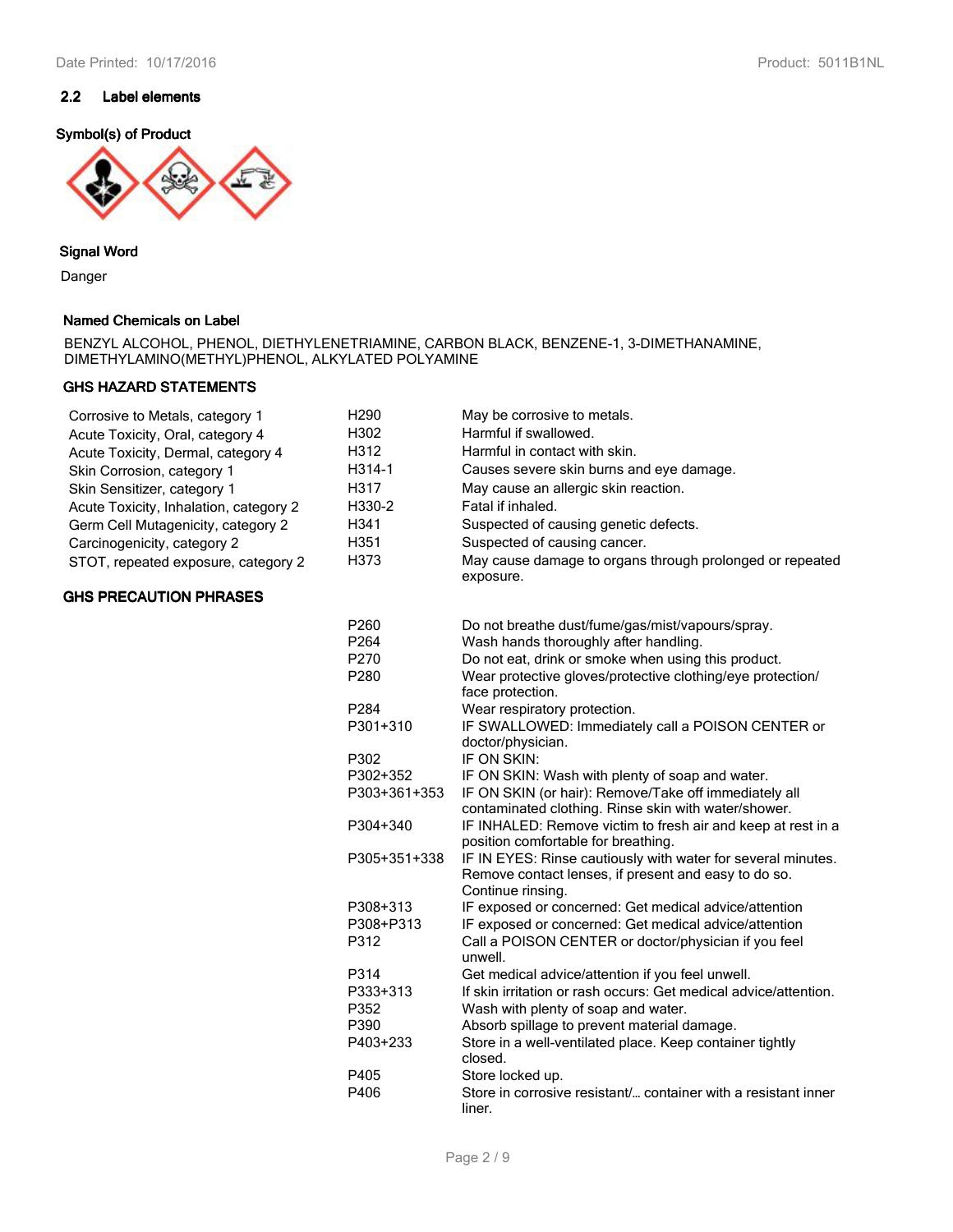## **2.3 Other hazards**

No Information

## **Results of PBT and vPvB assessment:**

The product does not meet the criteria for PBT/VPvB in accordance with Annex XIII.

## **3. Composition/Information On Ingredients**

## **3.2 Mixtures**

### **Hazardous Ingredients**

| CAS-No.<br>108-95-2<br>1477-55-0                                           | <b>Chemical Name</b><br><b>PHENOL</b><br>BENZENE-1, 3-DIMETHANAMINE                                                             |                              | <u>%</u><br>$10 - 25$<br>$10 - 25$                                 |
|----------------------------------------------------------------------------|---------------------------------------------------------------------------------------------------------------------------------|------------------------------|--------------------------------------------------------------------|
| <b>TRADE</b><br><b>SECRET</b>                                              | AMINE CURING AGENT                                                                                                              |                              | $10 - 25$                                                          |
| $100 - 51 - 6$<br>868765-93-9<br>$111 - 40 - 0$<br>25338-55-0<br>1333-86-4 | <b>BENZYL ALCOHOL</b><br>ALKYLATED POLYAMINE<br><b>DIETHYLENETRIAMINE</b><br>DIMETHYLAMINO(METHYL)PHENOL<br><b>CARBON BLACK</b> |                              | $10 - 25$<br>$10 - 25$<br>$2.5 - 10$<br>$1.0 - 2.5$<br>$1.0 - 2.5$ |
| CAS-No.                                                                    | <b>GHS Symbols</b>                                                                                                              | <b>GHS Hazard Statements</b> | <b>M-Factors</b>                                                   |
| 108-95-2                                                                   | GHS05-GHS06-GHS08                                                                                                               | H302-311-314-330-341-373     | 0                                                                  |
| 1477-55-0                                                                  | GHS05-GHS06                                                                                                                     | H302-314-317-330-412         | 0                                                                  |
| <b>TRADE</b><br><b>SECRET</b>                                              |                                                                                                                                 |                              | 0                                                                  |
| 100-51-6                                                                   | GHS07                                                                                                                           | H302-312-319-332             | 0                                                                  |
| 868765-93-9                                                                | GHS07                                                                                                                           | H317-319-335                 | 0                                                                  |
| $111 - 40 - 0$                                                             | GHS05-GHS06                                                                                                                     | H302-312-314-317-330-335     | 0                                                                  |
| 25338-55-0                                                                 | GHS05-GHS07                                                                                                                     | H302-312-314-332             | 0                                                                  |
| 1333-86-4                                                                  | GHS07-GHS08                                                                                                                     | H319-335-351-372             | 0                                                                  |

**Additional Information:** The text for GHS Hazard Statements shown above (if any) is given in Section 16.

# **4. First-aid Measures**

## **4.1 Description of First Aid Measures**

**AFTER INHALATION:** Give oxygen or artificial respiration if needed. Remove person to fresh air. If signs/symptoms continue, get medical attention.

**AFTER SKIN CONTACT:** In case of contact, immediately flush skin with plenty of water for at least 15 minutes while removing contaminated clothing and shoes. If skin irritation persists, call a physician. Wash contaminated clothing before reuse.

**AFTER EYE CONTACT:** Rinse thoroughly with plenty of water for at least 15 minutes and consult a physician. **AFTER INGESTION:** Do NOT induce vomiting. Never give anything by mouth to an unconscious person. If swallowed, call a poison control centre or doctor immediately.

## **4.2 Most important symptoms and effects, both acute and delayed**

Causes burns. May be harmful if swallowed. Corrosive after repeated contact with skin and mucous membranes.

## **4.3 Indication of any immediate medical attention and special treatment needed**

Immediate medical attention is required. When symptoms persist or in all cases of doubt seek medical advice.

# **5. Fire-fighting Measures**

## **5.1 Extinguishing Media:**

Carbon Dioxide, Dry Chemical, Foam, Water Fog

**UNUSUAL FIRE AND EXPLOSION HAZARDS:** None known.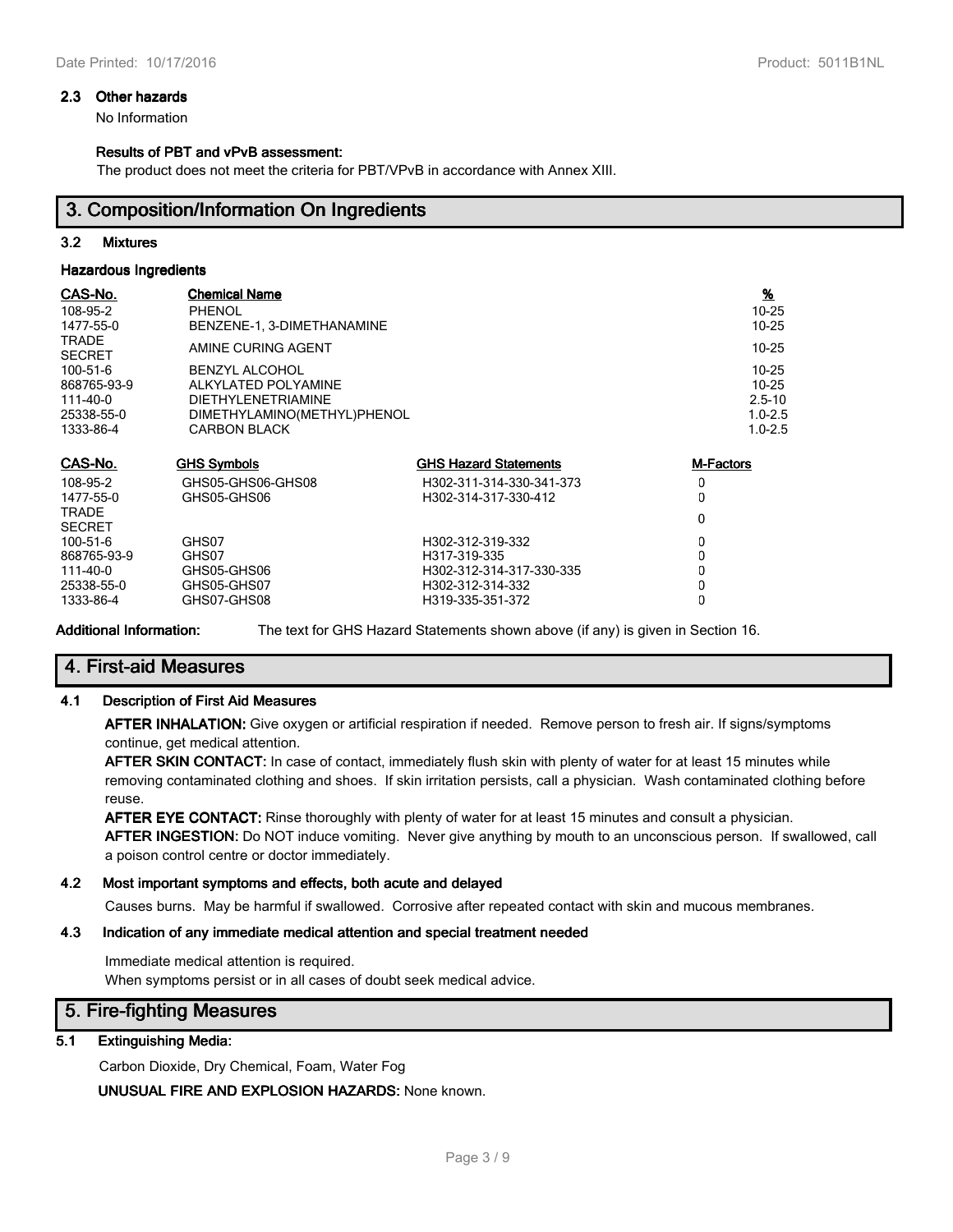# **5.2 Special hazards arising from the substance or mixture**

No Information

## **5.3 Advice for firefighters**

In the event of fire, wear self-contained breathing apparatus. Evacuate personnel to safe areas. The product is not flammable. Use NIOSH approved respiratory protection. Use water spray to cool unopened containers.

# **6. Accidental Release Measures**

## **6.1 Personal precautions, protective equipment and emergency procedures**

For personal protection see section 8. Ensure adequate ventilation. Evacuate personnel to safe areas. Remove all sources of ignition.

## **6.2 Environmental precautions**

Do not allow material to contaminate ground water system. Prevent product from entering drains.

## **6.3 Methods and material for containment and cleaning up**

Prevent further leakage or spillage if safe to do so. Contain spillage, soak up with non-combustible absorbent material, (e.g. sand, earth, diatomaceous earth, vermiculite) and transfer to a container for disposal according to local / national regulations (see section 13).

## **6.4 Reference to other sections**

Please refer to disposal requirements or country specific disposal requirements for this material. See Section 13 for further information.

# **7. Handling and Storage**

## **7.1 Precautions for safe handling**

**INSTRUCTIONS FOR SAFE HANDLING :** Keep containers dry and tightly closed to avoid moisture absorption and contamination. Prepare the working solution as given on the label(s) and/or the user instructions. Do not breathe vapours or spray mist. Ensure all equipment is electrically grounded before beginning transfer operations. Do not use sparking tools. Wash thoroughly after handling. Do not get in eyes, on skin, or on clothing. Use only with adequate ventilation/personal protection.

**PROTECTION AND HYGIENE MEASURES :** Handle in accordance with good industrial hygiene and safety practice. Wash hands before breaks and at the end of workday. When using, do not eat, drink or smoke.

## **7.2 Conditions for safe storage, including any incompatibilities**

## **CONDITIONS TO AVOID:** Heat, flames and sparks.

**STORAGE CONDITIONS:** Keep container closed when not in use. Store in a dry, well ventilated place away from sources of heat, ignition and direct sunlight.

## **7.3 Specific end use(s)**

No specific advice for end use available.

# **8. Exposure Controls/Personal Protection**

## **8.1 Control parameters**

# **Ingredients with Occupational Exposure Limits**

**(US)**

| <b>Name</b>                | <u>%</u>  | <b>TWA</b> | <b>ACGIH TLV- ACGIH TLV- OSHA PEL-</b><br><b>STEL</b> | TWA            | <b>OSHA PEL-</b><br><b>CEILING</b> | <b>OEL Note</b> |
|----------------------------|-----------|------------|-------------------------------------------------------|----------------|------------------------------------|-----------------|
| <b>PHENOL</b>              | $10 - 25$ | 5 PPM      | N/E                                                   | <b>19 MGM3</b> | N/E                                |                 |
| BENZENE-1, 3-DIMETHANAMINE | $10 - 25$ | N/E        | N/E                                                   | N/E            | 0.1 MG/M3                          |                 |
| AMINE CURING AGENT         | $10 - 25$ | N/E        | N/E                                                   | N/E            | N/E                                |                 |
| <b>BENZYL ALCOHOL</b>      | $10 - 25$ | N/E        | N/E                                                   | N/E            | N/E                                |                 |
| ALKYLATED POLYAMINE        | $10 - 25$ | N/E        | N/E                                                   | N/E            | N/E                                |                 |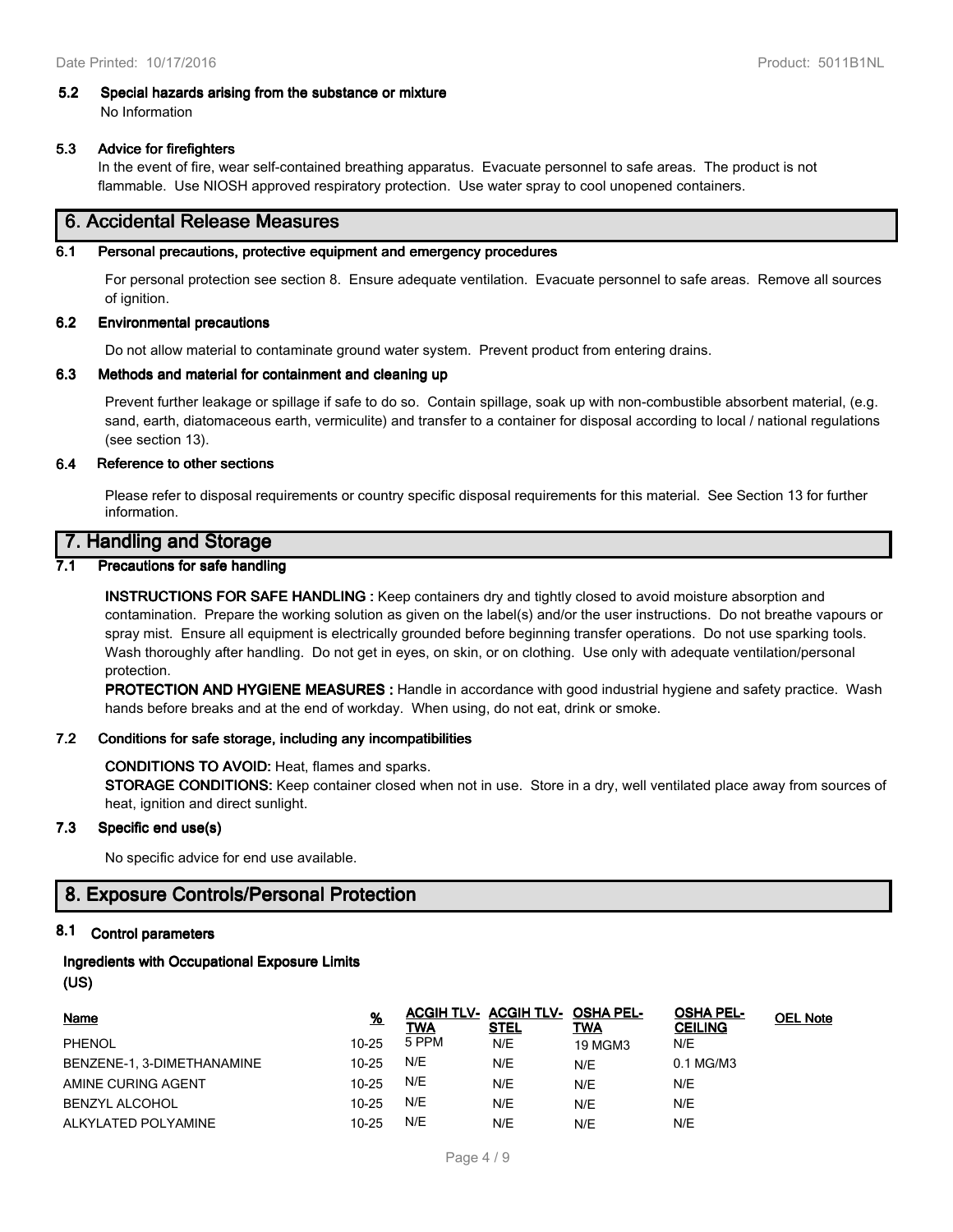| DIETHYLENETRIAMINE          | $2.5 - 10$  | 1 PPM             | N/E | 4 MGM3    | N/E |
|-----------------------------|-------------|-------------------|-----|-----------|-----|
| DIMETHYLAMINO(METHYL)PHENOL | 1.0-2.5 N/E |                   | N/F | N/F       | N/E |
| <b>CARBON BLACK</b>         |             | 1.0-2.5 3.0 MG/M3 | N/F | 3.5 MG/M3 | N/E |

**FURTHER INFORMATION:** Refer to the regulatory exposure limits for the workforce enforced in each country.

## **8.2 Exposure controls**

## **Personal Protection**

**RESPIRATORY PROTECTION:** In order to avoid inhalation of spray-mist and sanding dust, all spraying and sanding must be done wearing adequate respirator. Use only with ventilation to keep levels below exposure guidelines reported in this document. User should test and monitor exposure levels to ensure all personnel are below guidelines. If not sure, or not able to monitor, use State or federally approved supplied air respirator. For silica containing coatings in a liquid state, and/or if no exposure limits are established above, air-supplied respirators are generally not required.

**EYE PROTECTION:** Safety glasses with side-shields.

**HAND PROTECTION:** Gloves should be discarded and replaced if there is any indication of degradation or chemical breakthrough. Impervious gloves. Request information on glove permeation properties from the glove supplier.

**OTHER PROTECTIVE EQUIPMENT:** Ensure that eyewash stations and safety showers are close to the workstation location. Lightweight protective clothing

**ENGINEERING CONTROLS:** Avoid contact with skin, eyes and clothing. Use only in an area equipped with explosion proof exhaust ventilation. Ensure adequate ventilation, especially in confined areas.

# **9. Physical and Chemical Properties**

| 9.1 | Information on basic physical and chemical properties |                              |
|-----|-------------------------------------------------------|------------------------------|
|     | Appearance:                                           | Light Yellow Or Blue Liquid  |
|     | <b>Physical State</b>                                 | Liquid                       |
|     | Odor                                                  | Ammoniacal                   |
|     | <b>Odor threshold</b>                                 | N/D                          |
|     | pH                                                    | N/D                          |
|     | Melting point / freezing point (°C)                   | N/D                          |
|     | Boiling point/range (°C)                              | 149 F (65 C) - 523 F (273 C) |
|     | Flash Point, (°C)                                     | 94                           |
|     | <b>Evaporation rate</b>                               | Slower Than Ether            |
|     | Flammability (solid, gas)                             | Not determined               |
|     | Upper/lower flammability or explosive<br>limits       | $1.8 - 8.6$                  |
|     | Vapour Pressure, mmHg                                 | N/D                          |
|     | Vapour density                                        | Heavier than Air             |
|     | <b>Relative density</b>                               | Not determined               |
|     | Solubility in / Miscibility with water                | N/D                          |
|     | Partition coefficient: n-octanol/water                | Not determined               |
|     | Auto-ignition temperature (°C)                        | Not determined               |
|     | Decomposition temperature (°C)                        | Not determined               |
|     | <b>Viscosity</b>                                      | Unknown                      |
|     | <b>Explosive properties</b>                           | Not determined               |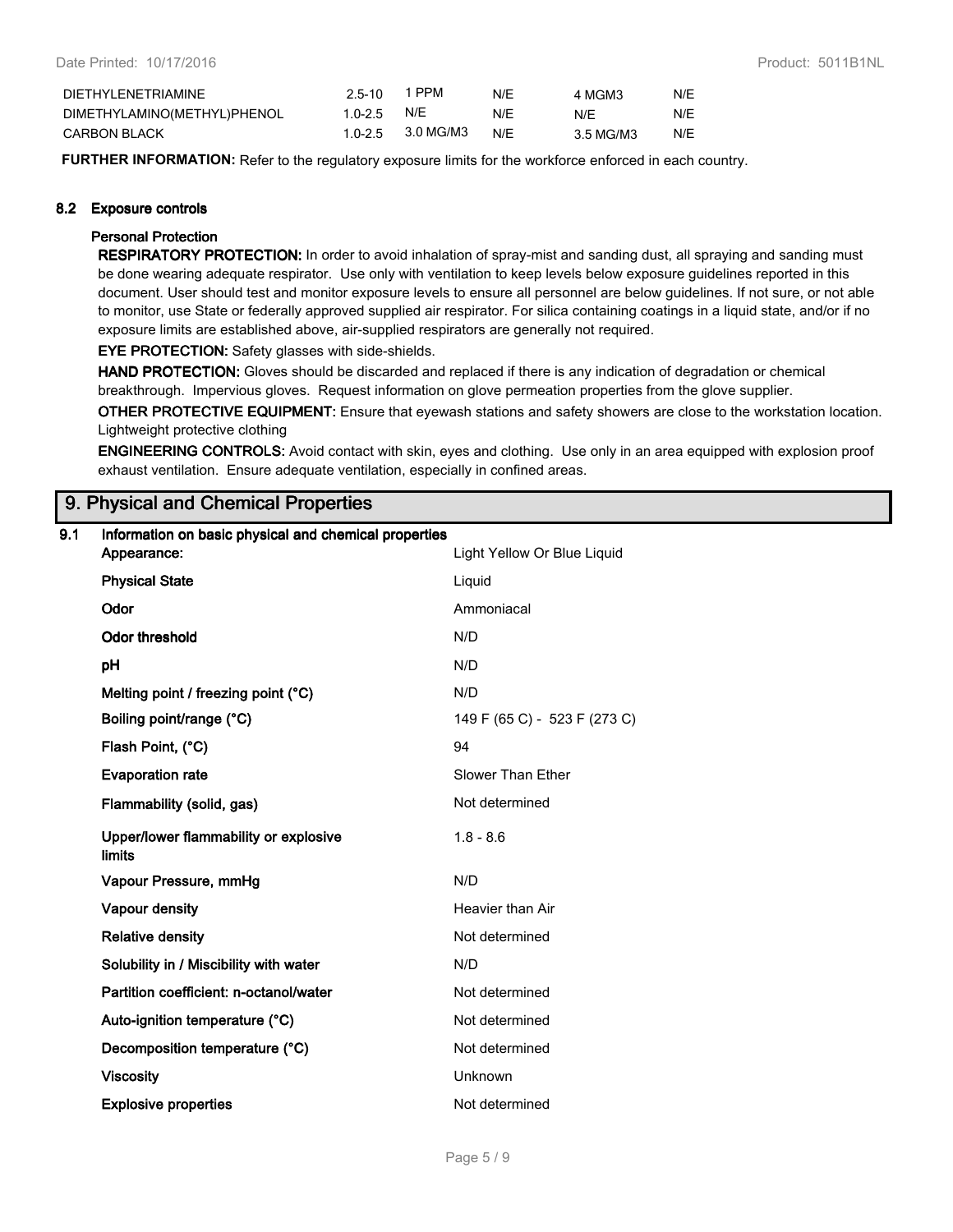|     | <b>Oxidising properties</b> | Not determined |
|-----|-----------------------------|----------------|
| 9.2 | Other information           |                |
|     | VOC Content g/l:            | 5              |
|     | Specific Gravity (g/cm3)    | 1.09           |

# **10. Stability and Reactivity**

## **10.1 Reactivity**

No reactivity hazards known under normal storage and use conditions.

## **10.2 Chemical stability**

Stable under normal conditions.

## **10.3 Possibility of hazardous reactions**

Hazardous polymerisation does not occur.

## **10.4 Conditions to avoid**

Heat, flames and sparks.

## **10.5 Incompatible materials**

Strong oxidizing agents.

## **10.6 Hazardous decomposition products**

Carbon dioxide (CO2), carbon monoxide (CO), oxides of nitrogen (NOx), dense black smoke.

# **11. Toxicological Information**

## **11.1 Information on toxicological effects**

| <b>Acute Toxicity:</b>     |                |
|----------------------------|----------------|
| Oral LD50:                 | N/D            |
| <b>Inhalation LC50:</b>    | N/D            |
|                            |                |
| Irritation:                | Unknown        |
|                            | <b>Unknown</b> |
| Corrosivity:               |                |
| <b>Sensitization:</b>      | Unknown        |
|                            |                |
| Repeated dose toxicity:    | Unknown        |
| Carcinogenicity:           | Unknown        |
|                            |                |
| <b>Mutagenicity:</b>       | Unknown        |
|                            |                |
| Toxicity for reproduction: | Unknown        |

## **If no information is available above under Acute Toxicity then the acute effects of this product have not been tested. Data on individual components are tabulated below:**

| CAS-No.   | <b>Chemical Name</b>       | Oral LD50            | Dermal LD50   | Vapor LC50                 |
|-----------|----------------------------|----------------------|---------------|----------------------------|
| 108-95-2  | <b>PHENOL</b>              | 317 mg/kg oral       | 630 mg/kg     | 316 mg/m3 inhalation       |
| 1477-55-0 | BENZENE-1, 3-DIMETHANAMINE | 930 mg/kg, oral, rat | Not Available | 1.34 mg/l / 4 hr, rat, lnh |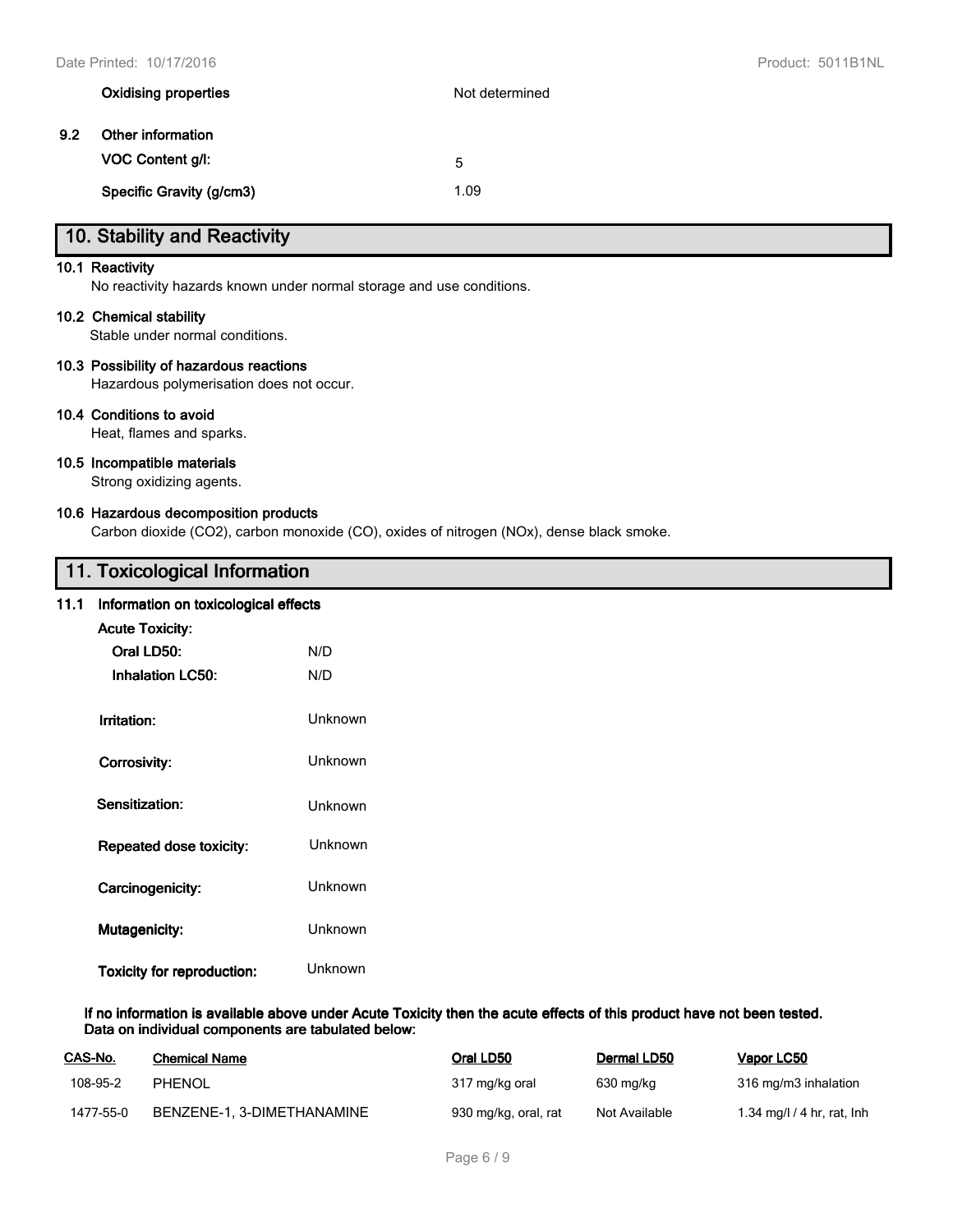| 1000 ppm / 8 hrs rat,<br>2000 mg/kg, dermal,<br>1230 mg/kg rat, oral<br>100-51-6<br><b>BENZYL ALCOHOL</b><br>rabbit<br>inhalation<br>868765-93-9 ALKYLATED POLYAMINE<br>Not Available<br>Not Available<br>1045 mg/kg, dermal,<br>1080 mg/kg, oral, rat<br><b>DIETHYLENETRIAMINE</b><br>$111 - 40 - 0$<br>rabbit<br>DIMETHYLAMINO(METHYL)PHENOL<br>500 mg/kg, oral, rat<br>20 mg/L/ 1 hr. rat<br>25338-55-0<br><b>CARBON BLACK</b><br>1333-86-4<br>8000 mg/kg oral, rat<br>Not Available<br>Not Available | <b>TRADE</b><br><b>SECRET</b> | AMINE CURING AGENT | Not Available | Not Available           |
|----------------------------------------------------------------------------------------------------------------------------------------------------------------------------------------------------------------------------------------------------------------------------------------------------------------------------------------------------------------------------------------------------------------------------------------------------------------------------------------------------------|-------------------------------|--------------------|---------------|-------------------------|
|                                                                                                                                                                                                                                                                                                                                                                                                                                                                                                          |                               |                    |               |                         |
|                                                                                                                                                                                                                                                                                                                                                                                                                                                                                                          |                               |                    |               |                         |
|                                                                                                                                                                                                                                                                                                                                                                                                                                                                                                          |                               |                    |               | 10 mg/l, 1 hr, lnh, Rat |
|                                                                                                                                                                                                                                                                                                                                                                                                                                                                                                          |                               |                    |               |                         |
|                                                                                                                                                                                                                                                                                                                                                                                                                                                                                                          |                               |                    |               |                         |

## **Additional Information:**

Causes burns. May be harmful if swallowed. Corrosive after repeated contact with skin and mucous membranes.

|                               |           | 12. Ecological Information                    |         |                    |                   |                                                                                    |
|-------------------------------|-----------|-----------------------------------------------|---------|--------------------|-------------------|------------------------------------------------------------------------------------|
| 12.1                          | Toxicity: |                                               |         |                    |                   |                                                                                    |
|                               |           | EC50 48hr (Daphnia):                          | Unknown |                    |                   |                                                                                    |
|                               |           | IC50 72hr (Algae):                            | Unknown |                    |                   |                                                                                    |
|                               |           | LC50 96hr (fish):                             | Unknown |                    |                   |                                                                                    |
| 12.2 <sub>1</sub>             |           | Persistence and degradability:                | Unknown |                    |                   |                                                                                    |
| 12.3                          |           | <b>Bioaccumulative potential:</b>             | Unknown |                    |                   |                                                                                    |
| 12.4                          |           | Mobility in soil:                             | Unknown |                    |                   |                                                                                    |
| 12.5                          |           | <b>Results of PBT and vPvB</b><br>assessment: |         |                    |                   | The product does not meet the criteria for PBT/VPvB in accordance with Annex XIII. |
| 12.6                          |           | Other adverse effects:                        | Unknown |                    |                   |                                                                                    |
| CAS-No.                       |           | <b>Chemical Name</b>                          |         | <b>EC50 48hr</b>   | <b>IC50 72hr</b>  | <b>LC50 96hr</b>                                                                   |
| 108-95-2                      |           | <b>PHENOL</b>                                 |         | 4.2 mg/l (Daphnia) | No information    | 0.00175 mg/l (Fish)                                                                |
| 1477-55-0                     |           | BENZENE-1, 3-DIMETHANAMINE                    |         | No information     | No information    | No information                                                                     |
| <b>TRADE</b><br><b>SECRET</b> |           | AMINE CURING AGENT                            |         | No information     | No information    | No information                                                                     |
| 100-51-6                      |           | <b>BENZYL ALCOHOL</b>                         |         | 230 mg/l (Daphnia) | 700 mg/l (Algae)  | 10 mg/l (Fish)                                                                     |
| 868765-93-9                   |           | ALKYLATED POLYAMINE                           |         | No information     | No information    | No information                                                                     |
| 111-40-0                      |           | <b>DIETHYLENETRIAMINE</b>                     |         | 32 mg/l (Daphnia)  | 1164 mg/l (Algae) | 430 mg/l (Fish)                                                                    |
| 25338-55-0                    |           | DIMETHYLAMINO(METHYL)PHENOL                   |         | No information     | No information    | No information                                                                     |
| 1333-86-4                     |           | <b>CARBON BLACK</b>                           |         | No information     | No information    | No information                                                                     |

# **13. Disposal Considerations**

**13.1 WASTE TREATMENT METHODS:** Do not burn, or use a cutting torch on, the empty drum. If recycling is not practicable, dispose of in compliance with local regulations. Dispose of in accordance with local regulations. Empty containers should be taken to an approved waste handling site for recycling or disposal.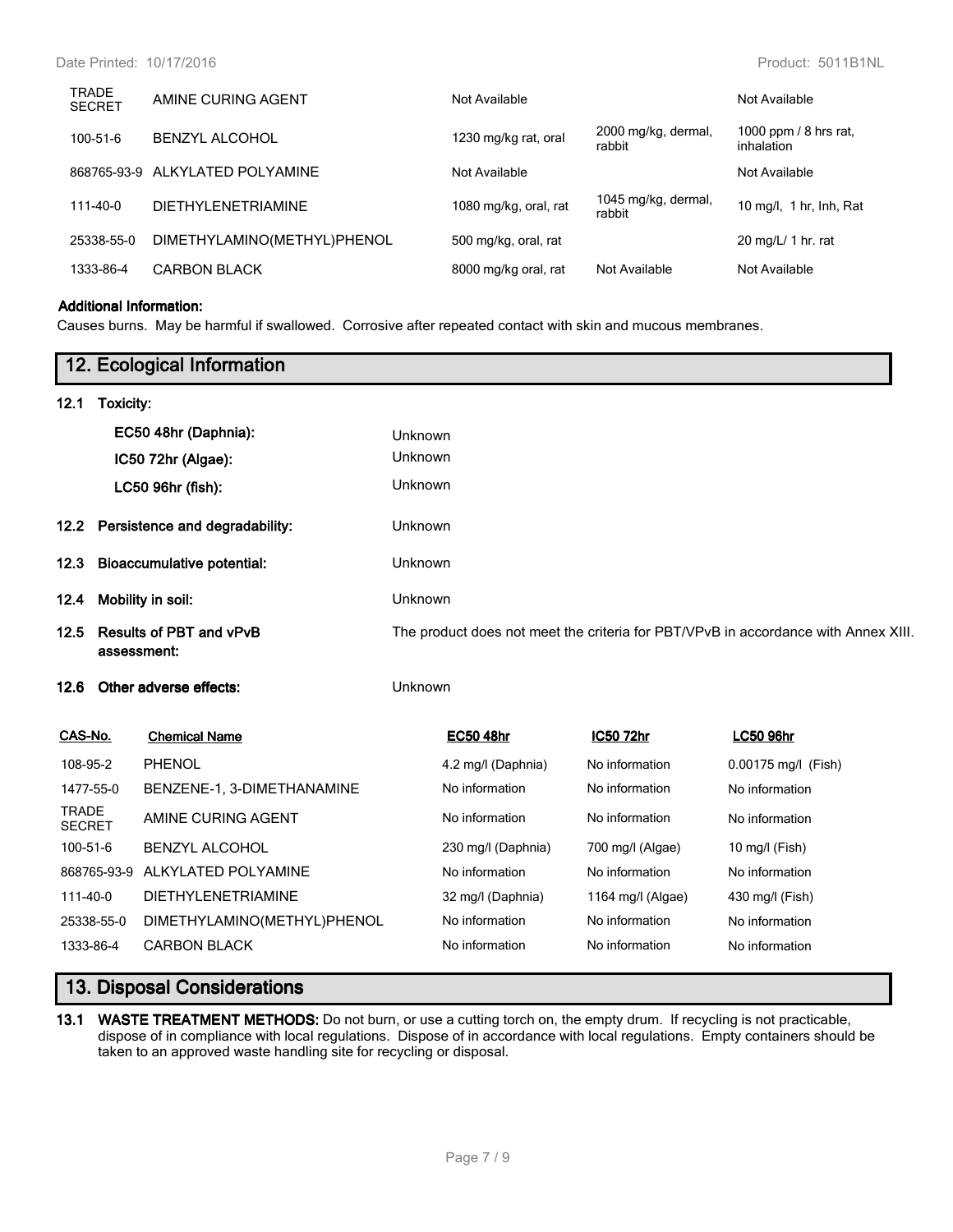# **14. Transport Information**

|      | 14.1 UN number                                                              | <b>UN 3066</b> |
|------|-----------------------------------------------------------------------------|----------------|
|      | 14.2 UN proper shipping name                                                | Paint          |
|      | <b>Technical name</b>                                                       | N/A            |
|      | 14.3 Transport hazard class(es)                                             | 8              |
|      | Subsidiary shipping hazard                                                  | N/A            |
|      | 14.4 Packing group                                                          | III            |
| 14.5 | <b>Environmental hazards</b>                                                | Unknown        |
|      | 14.6 Special precautions for user                                           | Unknown        |
|      | EmS-No.:                                                                    | $F-A. S-B$     |
| 14.7 | Transport in bulk according to Annex II<br>of MARPOL 73/78 and the IBC code | Unknown        |

# **15. Regulatory Information**

**15.1 Safety, health and environmental regulations/legislation for the substance or mixture:**

# **U.S. Federal Regulations: As follows -**

## **CERCLA - Sara Hazard Category**

This product has been reviewed according to the EPA 'Hazard Categories' promulgated under Sections 311 and 312 of the Superfund Amendment and Reauthorization Act of 1986 (SARA Title III) and is considered, under applicable definitions, to meet the following categories:

Acute Health Hazard, Chronic Health Hazard

### **Sara Section 313:**

This product contains the following substances subject to the reporting requirements of Section 313 of Title III of the Superfund Amendment and Reauthorization Act of 1986 and 40 CFR part 372:

## **Chemical Name CAS-No.**

PHENOL 108-95-2

## **Toxic Substances Control Act:**

All components of this product are either listed on the TSCA Inventory or are exempt.

This product contains the following chemical substances subject to the reporting requirements of TSCA 12(B) if exported from the United States:

No TSCA 12(b) components exist in this product.

# **U.S. State Regulations: As follows -**

# **New Jersey Right-to-Know:**

The following materials are non-hazardous, but are among the top five components in this product.

| <b>Chemical Name</b>       | CAS-No.      |
|----------------------------|--------------|
| AMINE CURING AGENT         | TRADE SECRET |
| Pennsylvania Right-To-Know |              |

The following non-hazardous ingredients are present in the product at greater than 3%.

# **Chemical Name CAS-No.**

AMINE CURING AGENT<br>ALIPHATIC AMINE<br>TRADE SECRET **ALIPHATIC AMINE**